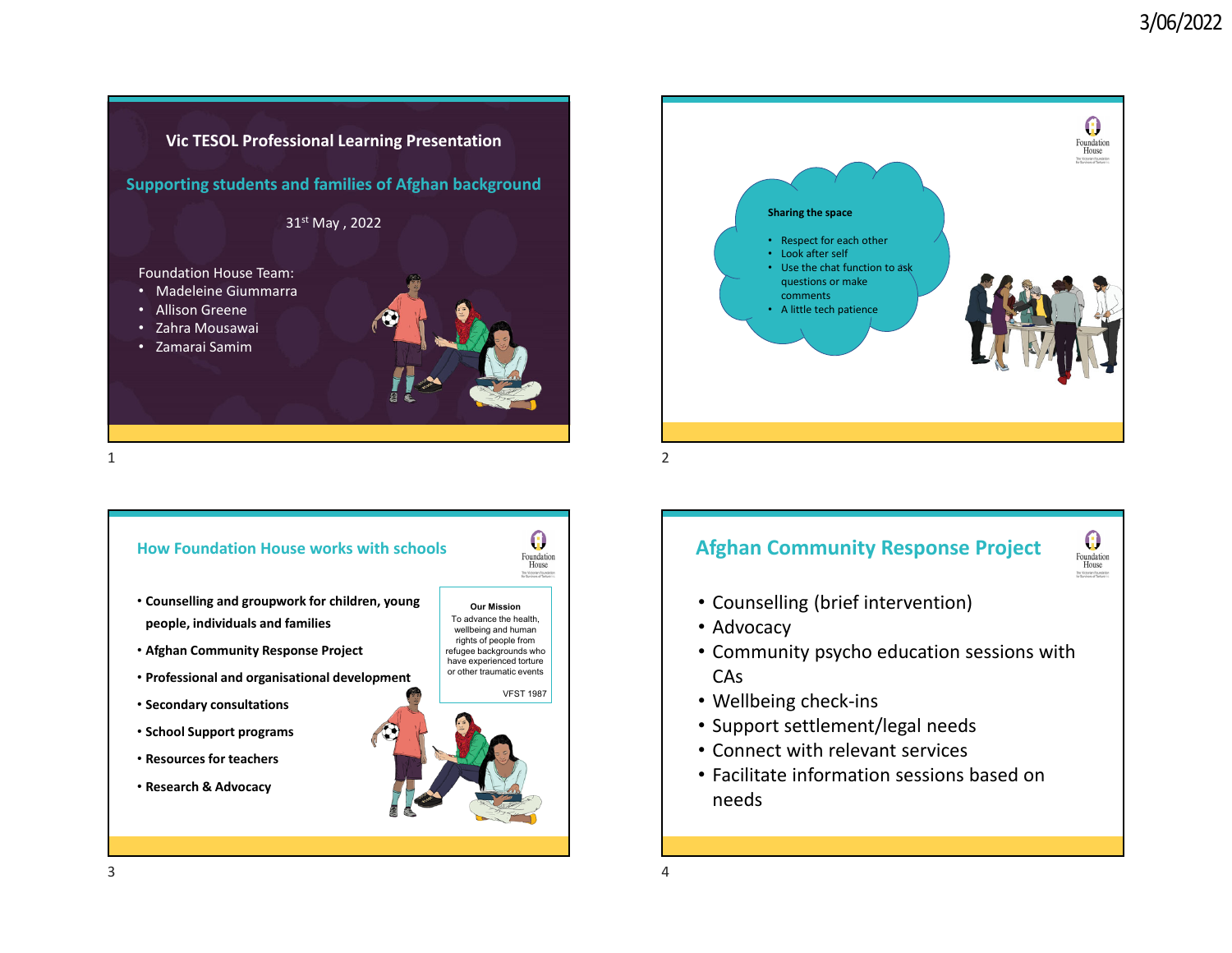0

Foundation<br>House





 $\Omega$ Foundation<br>House Afghanistan Context – Country Information • 43 years of conflict • Several regime changes: • Communist & Soviets (1978 ‐1992) • Mujahedin ‐ (1992 – 1996) • Taliban (1996 – 2001) • Democracy, USA & allies intervention (2001 – 2021) • Taliban (Aug 2021 ‐ ….) •Mass atrocities, mass killings, suicide attacks and oppression (minorities and women), gender‐based

violence•Waves of migration and refugees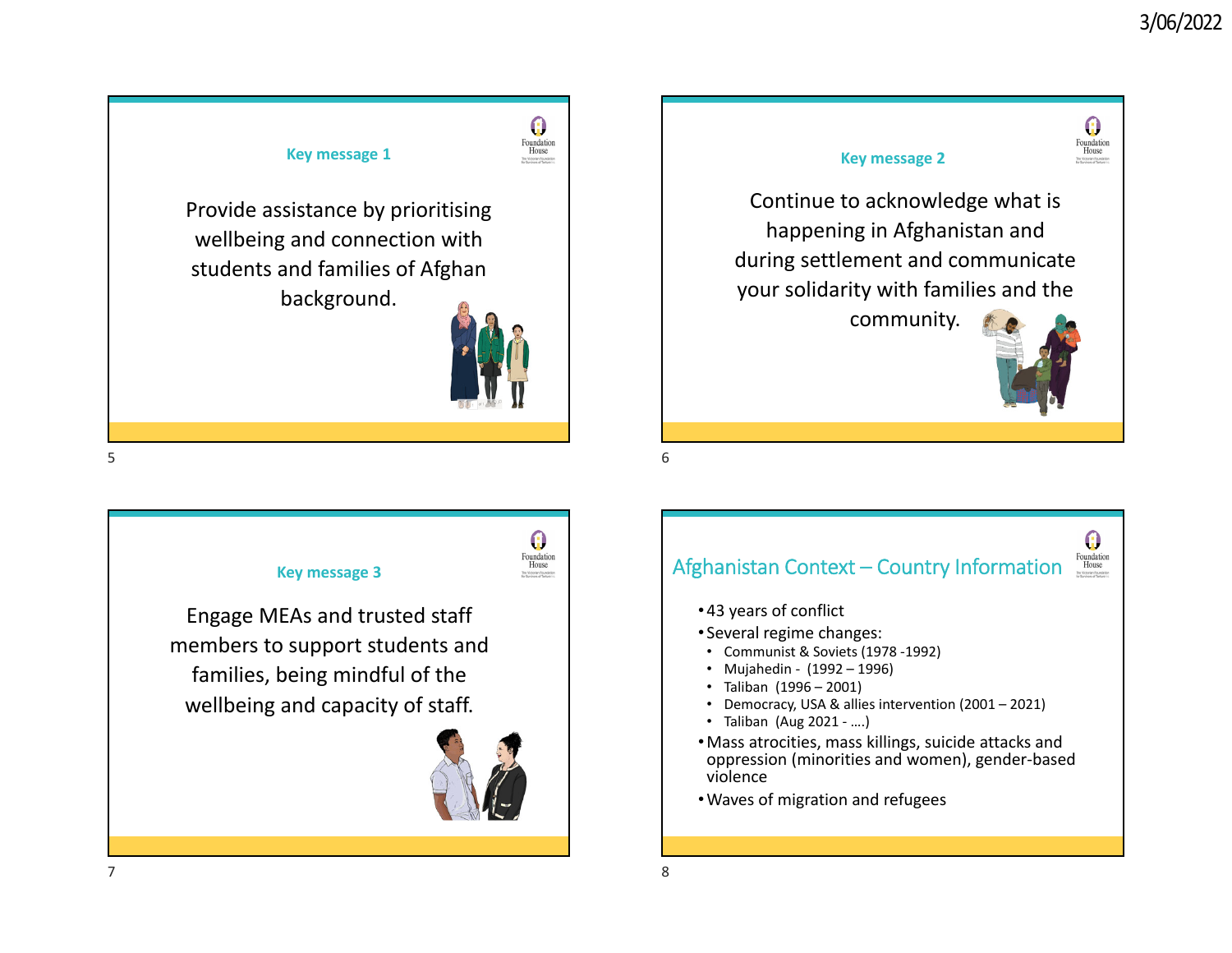$\boldsymbol{\Theta}$ 



## Impacts of Taliban Takeover August 2021



- Leaving behind everything
- Ongoing fear & concern for family, friends/colleagues left behind
- Airport chaos physical and psychological impacts
- Shattered hope
- Persecution of specific groups:
- Women, ethnic & Religious minorities, former govt staff, and others…
- Genocide, door to door searches, arrests

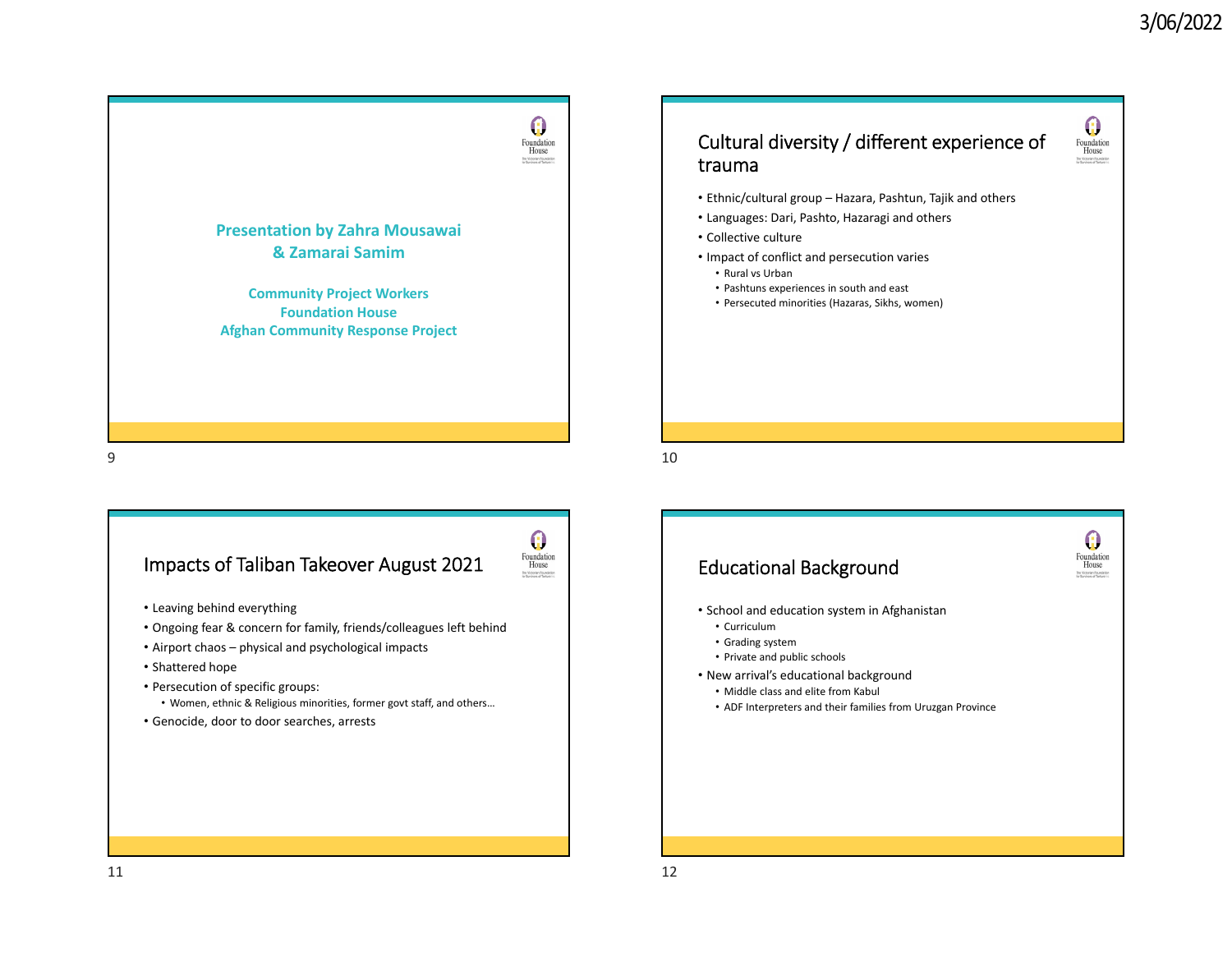## Settlement Experience in Australia



- Hotel Quarantine
- Short term accommodations –
- Long term housing issues
- Visa subclass 449
- Temporary visa
- Family split apart
- Navigating and understanding the services





 $\frac{14}{14}$ 

## **Acute stress and trauma responses**



- Crying <sup>a</sup> lot
- Intense/persistent emotionalemotional distress
- Persistent lack of expression of positive emotions
- Aggressive behaviour or persistent anger
- Fears of going out or other<br>fears
- Severe social withdrawal or appears uncommunicative
- Overreacting to noises in environment
- Risk taking behaviour
- Expresses threat to harm self or others
- Sleep problems
- Nightmares
- Lots of worries
- Out of control behaviour
- Not wanting to go to school or infrequent attendance
- Persistent headaches or other aches